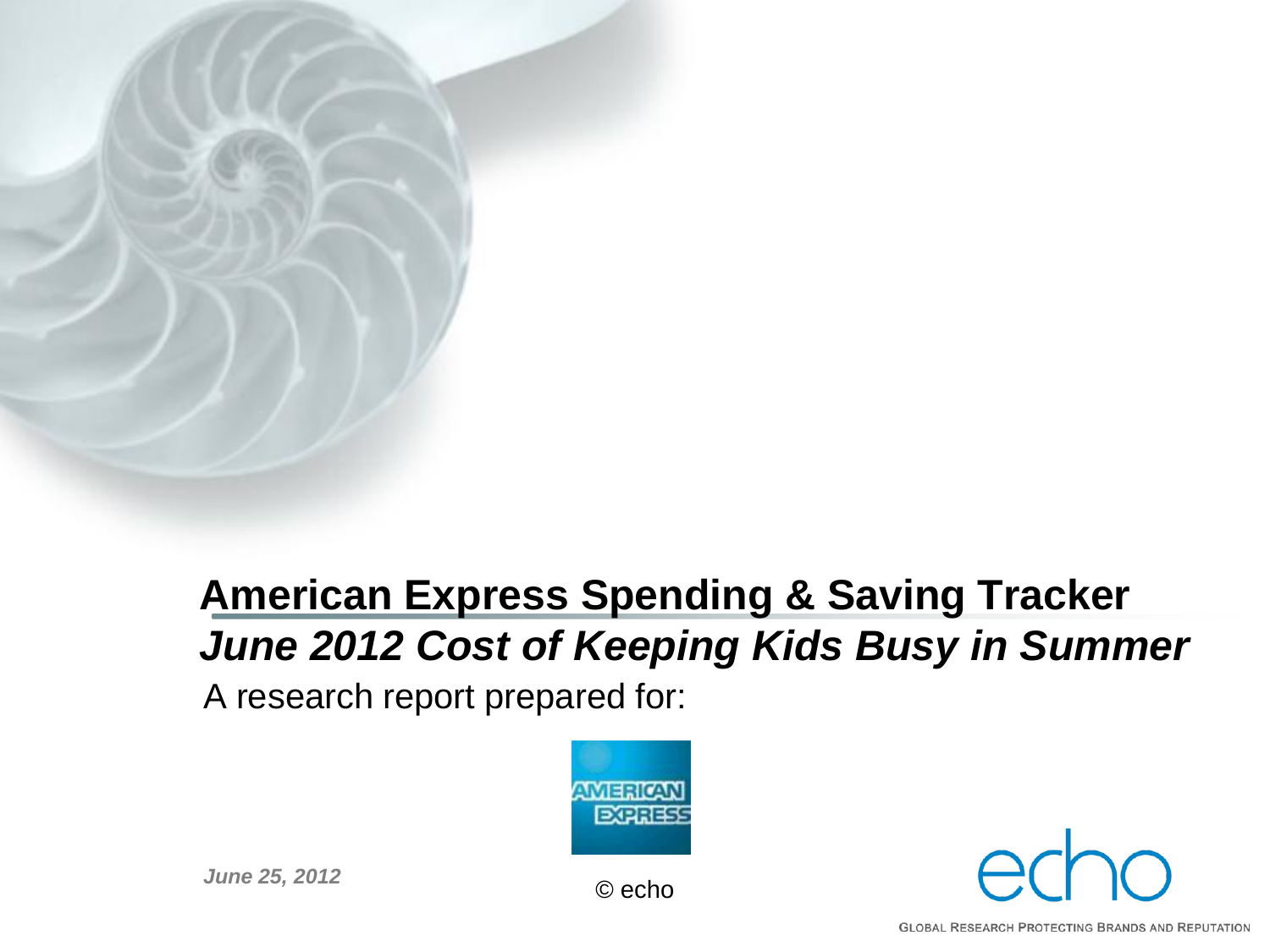# **Research Method**



- **This research was completed online among a random sample of consumers aged 18+. A total of 2,008 interviews were completed.**
- **In addition to a general population sample, two sub-groups, Affluents and Consumers with children under 18, were targeted and balanced by the general population.** 
	- o **Affluents – defined as having a minimum annual household income of \$100,000 (n=631)**
	- o **Consumers with children under 18 (n=918)**
- **Interviewing was conducted by Echo Research between June 5 - 8, 2012.**
- **Overall the results have a margin of error of ± 2.2 (or ± 3.9 among Affluents and ± 3.2 for consumers with children in household) percentage points at the 95% level of confidence.**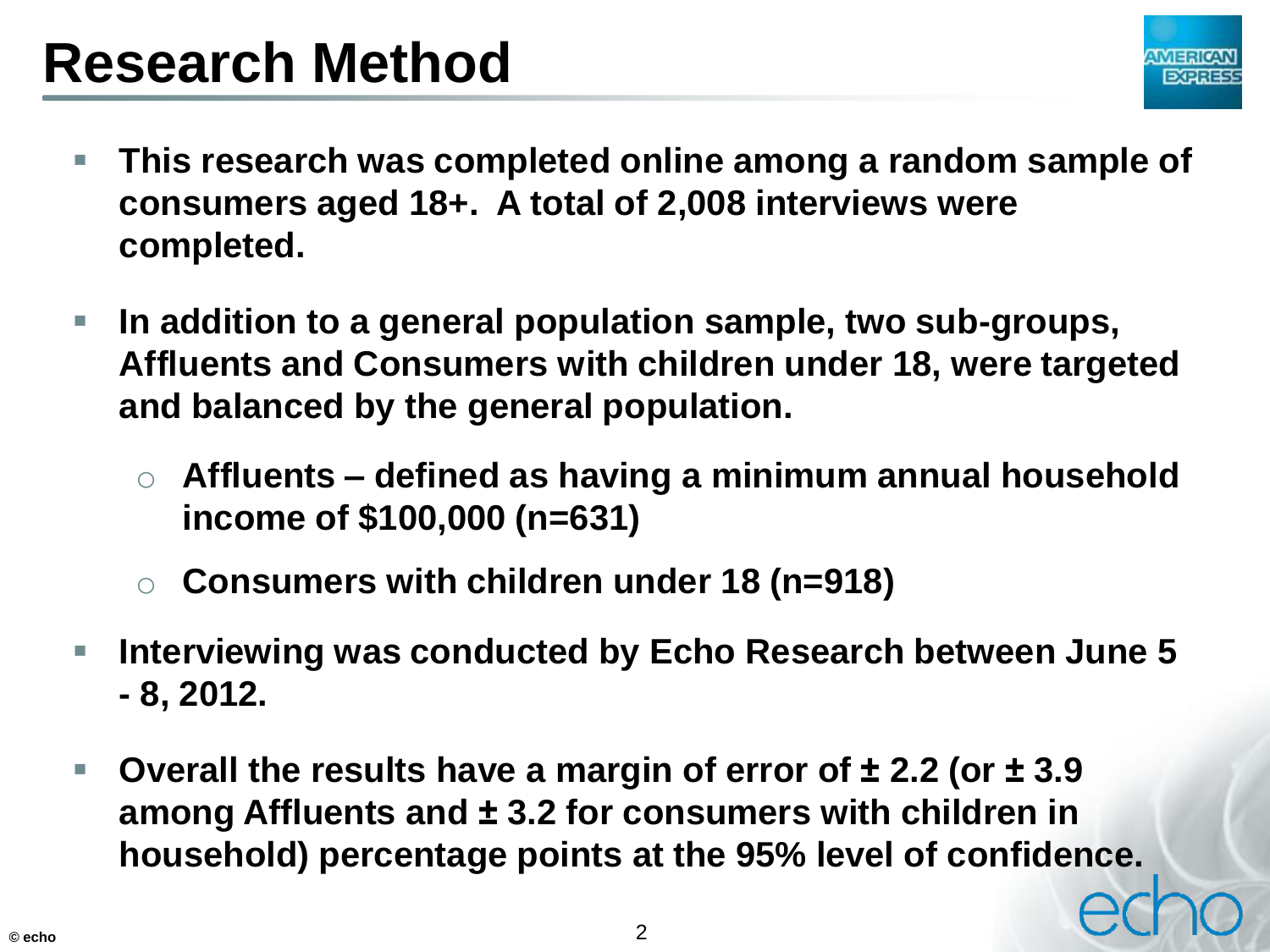

Consumers with Children Under 18 in Household

# **SPENDING ON CHILDREN THIS SUMMER**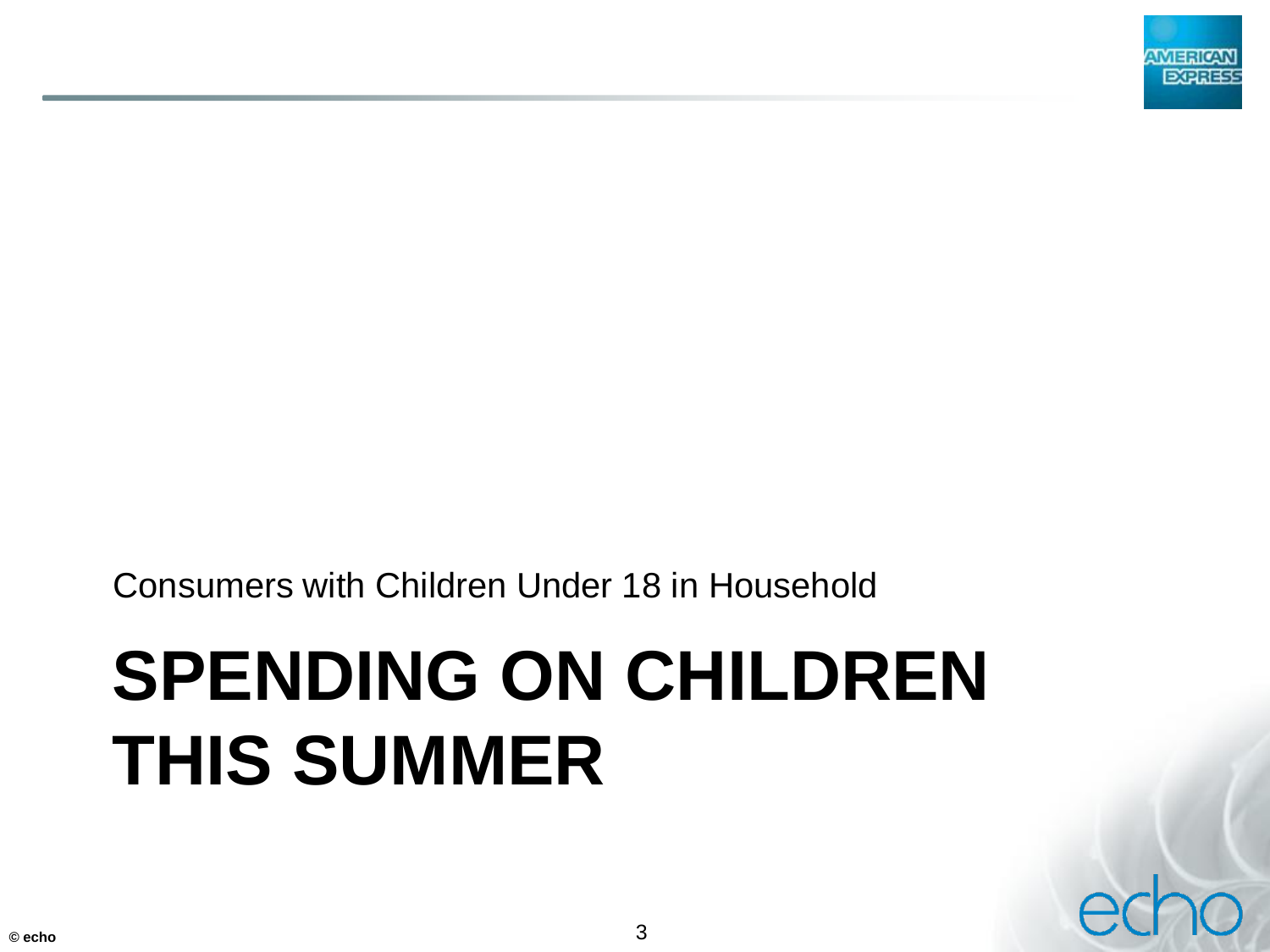# **The Majority of Consumers with Children Under 18 Expect to Spend on their Kids' Summer Activities**



More than three in four (78%) consumers with children under 18 (or 27.6 million families with children) anticipate spending on their kids' activities this summer.

On average, consumers with children under 18 expect to spend \$601 per child for their kid's activities.

Family spending on kids' activities is at least a \$16.6 billion dollar summer fun industry given a one child household.



The above is calculated on the U.S. Census Population of families (with children under 18 in household) .

R8.Please indicate which expenses you anticipate in relation to your children this summer, and how much you plan to spend PER CHILD. Average of all activities.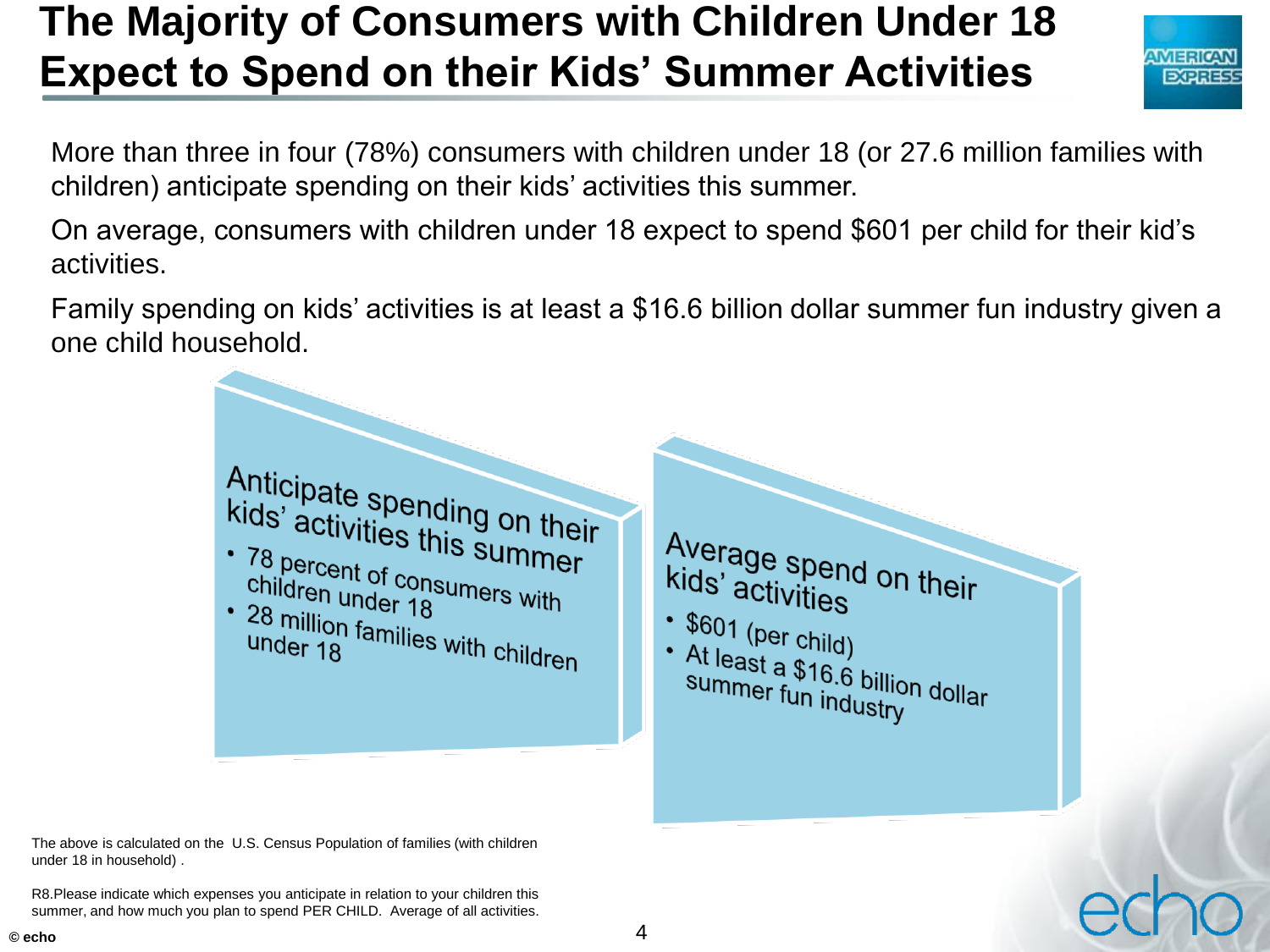# **Most Consumers with Children Anticipate Spending on Day Trips for their Kids this Summer**



**The top 3 summer activities** planned for kids among consumers with children under 18 (total versus Affluents, respectively):

- $\Box$  Day trips (63% vs. 72%)
- Participation in a sports team (34% vs. 45%)
- $\Box$  Educational activities (26% vs. 38%)

In addition to the above, about one third of Affluents with children foresee day camp (35%) and a pool membership (33%) for their children this summer.



R8.Please indicate which expenses you anticipate in relation to your children this summer?

BASE: Total have children under 18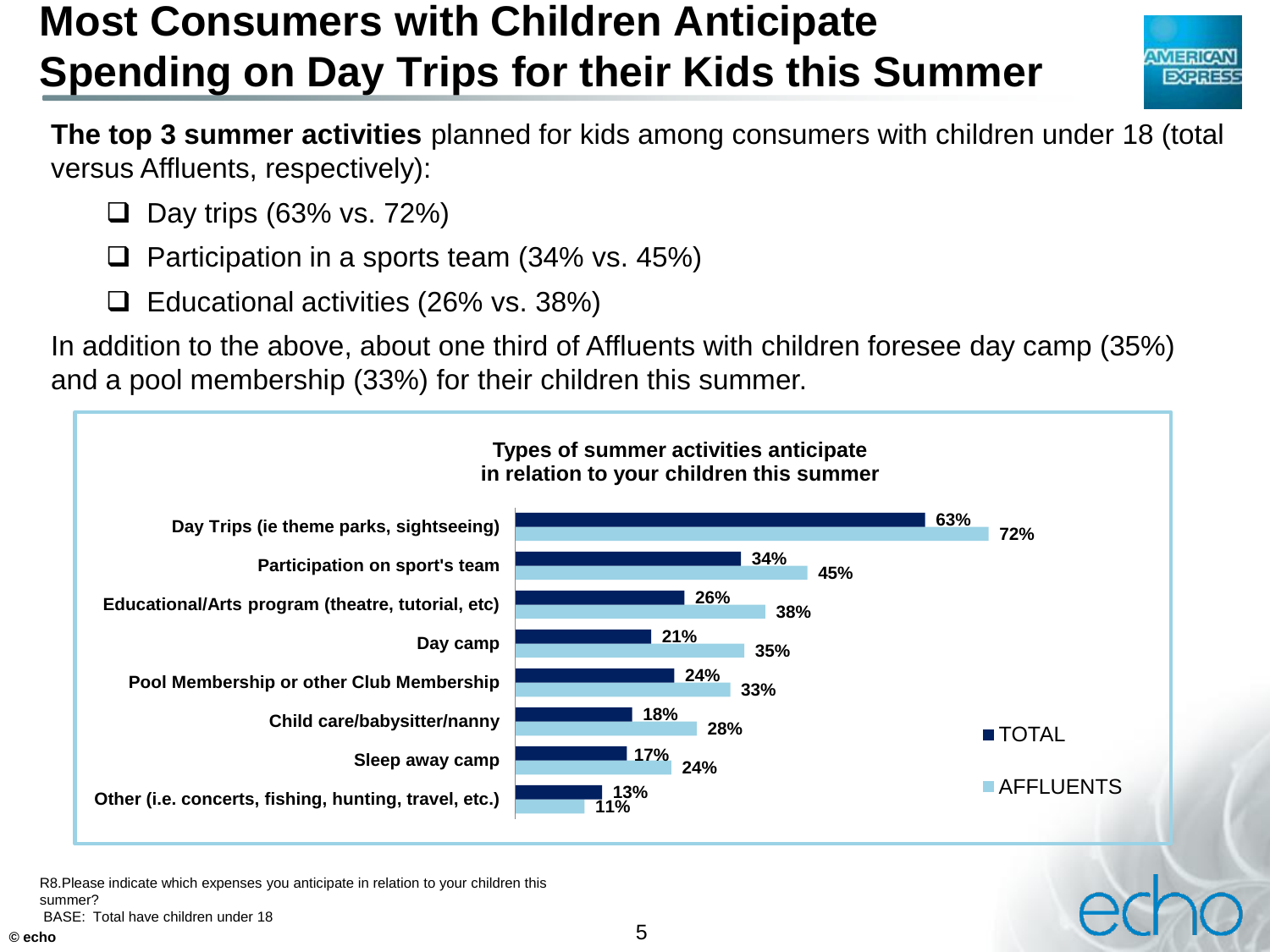# **Considering the Top 3 Activities Planned for Kids - Day Trips will Cost the Most, on Average**



**Summer spending on top 3 kids' activities** anticipated among consumers with children under 18 (total versus Affluents, respectively), per child, on average…

- $\Box$  Day trips (\$208 vs. \$341)
- Participation in a sports team (\$180 vs. \$262)
- Educational activities (\$139 vs. \$204)



**The above chart illustrates average spend per activity expect to expense for kids this summer.**

R8.Please indicate which expenses you anticipate in relation to your children this summer, and how much you plan to spend per child. BASE: Total have children under 18 and expect to spend on [INSERT ACTIVITITY]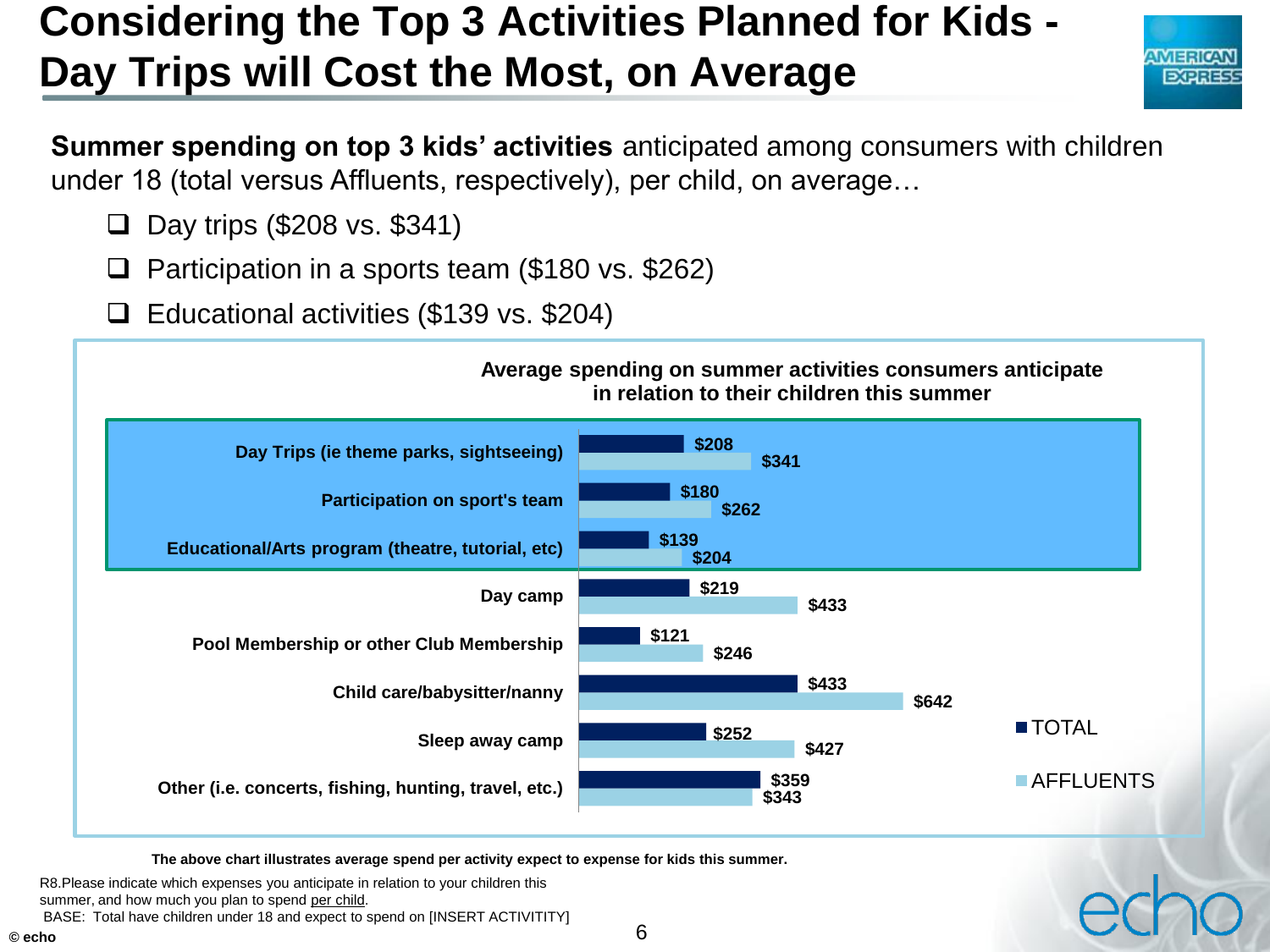#### **Most say Spending on Summer Activities is Expected to be More or Same As Last Summer**



About three in four consumers with children under 18 expect to spend more (29%) or the same (47%) on summer activities as they spent last summer.

 More than one third (37%) of Affluent families with children expect to spend *more* on summer activities than they spent last summer.



BASE: Total have children under 18 who anticipate expenses for children this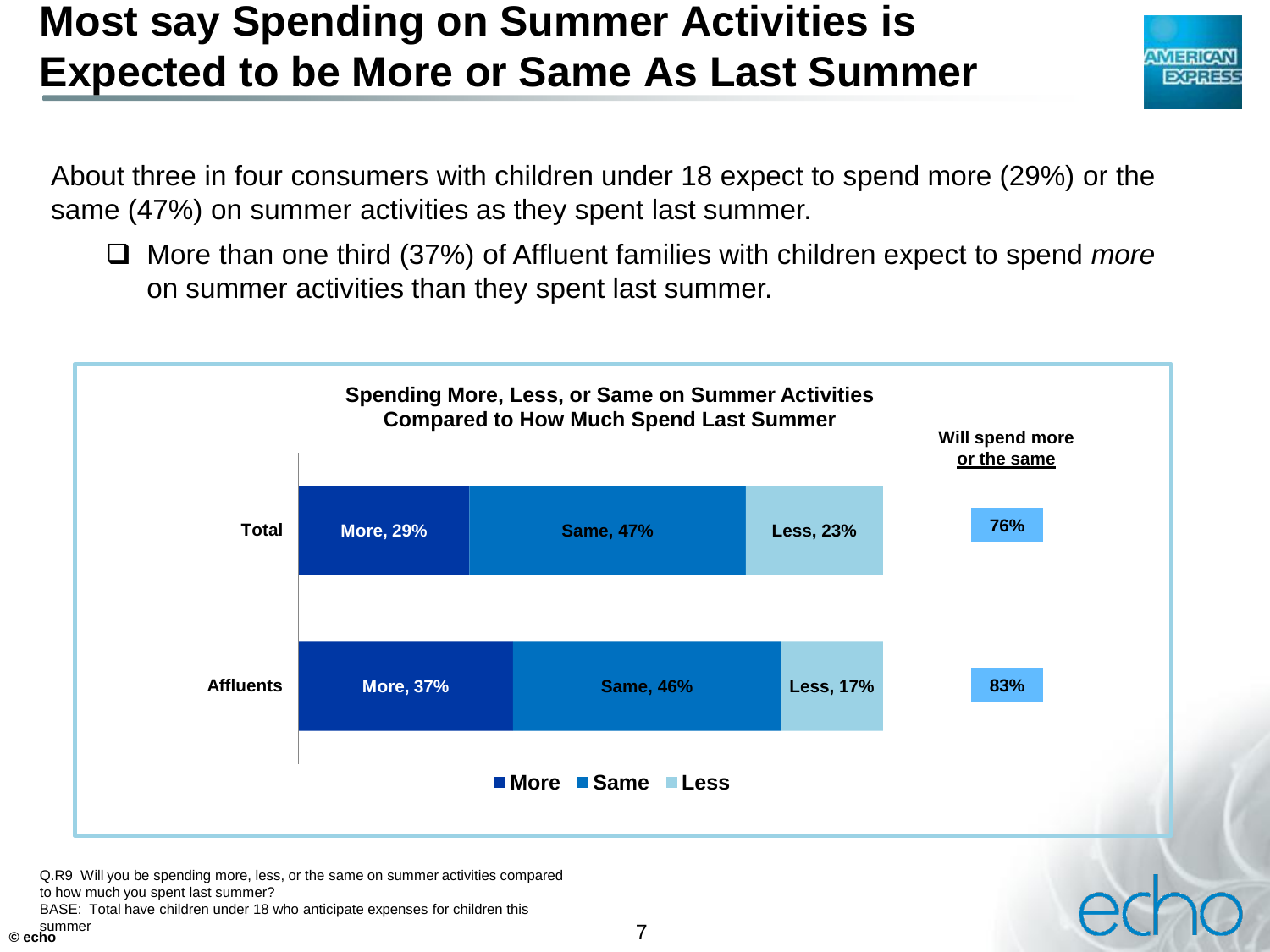

# **SPENDING ON SUMMER ENTERTAINING**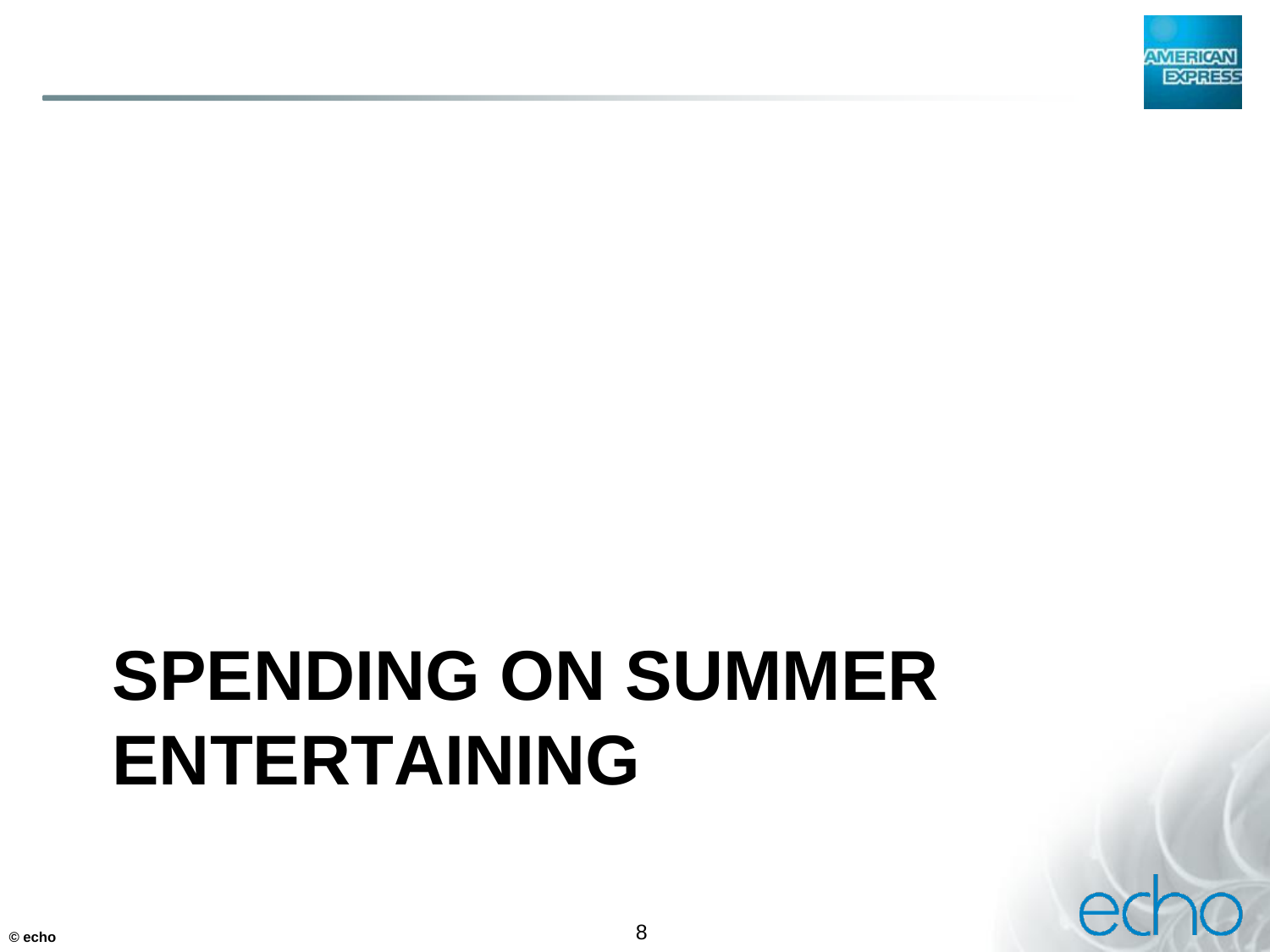#### **Consumers' Plans to Entertain at Home this Summer Increase from 2011**



The **top three summer entertaining plans** are a barbecue or picnic, a celebration, and an Independence Day (July 4th) party.

More Affluents are planning a celebration  $(42%)$ , July  $4<sup>th</sup>$  (36%), or pool party (20%) this year versus last year (38%, 31%, and 11%, respectively).



Q.R1 What type of entertaining are you planning at your home this summer? BASE: Total respondents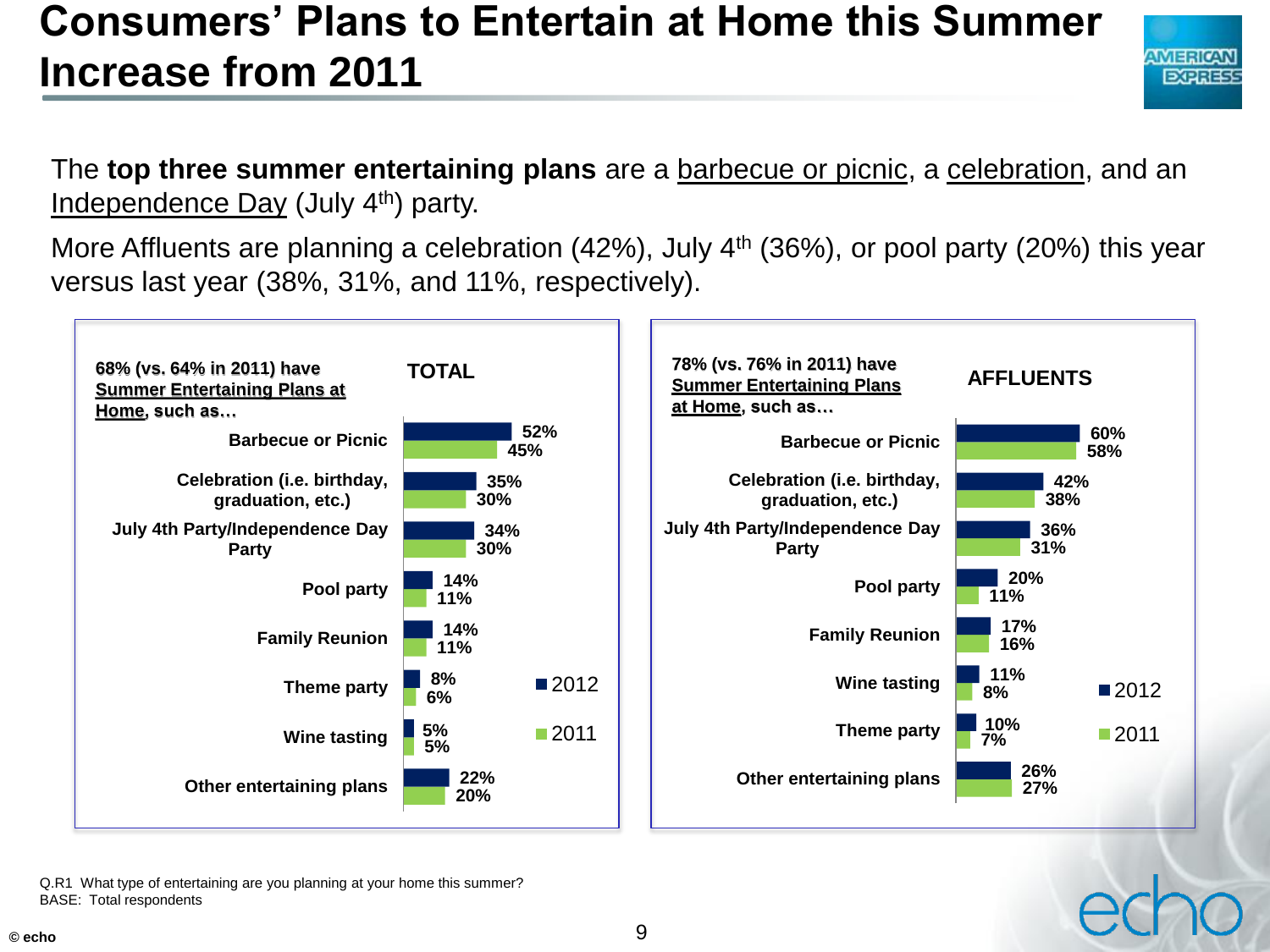#### **Summer Entertaining Plans More Prevalent among Families with Children**



More than eight in ten (83%) consumers with children (vs. 61% without children) have **summer entertaining plans at home.**

Most consumers with children under 18 are planning a barbecue or picnic at home this summer (67%), while less than one half of consumers without children have plans to barbecue/picnic this summer.



Q.R1 What type of entertaining are you planning at your home this summer? BASE: Total respondents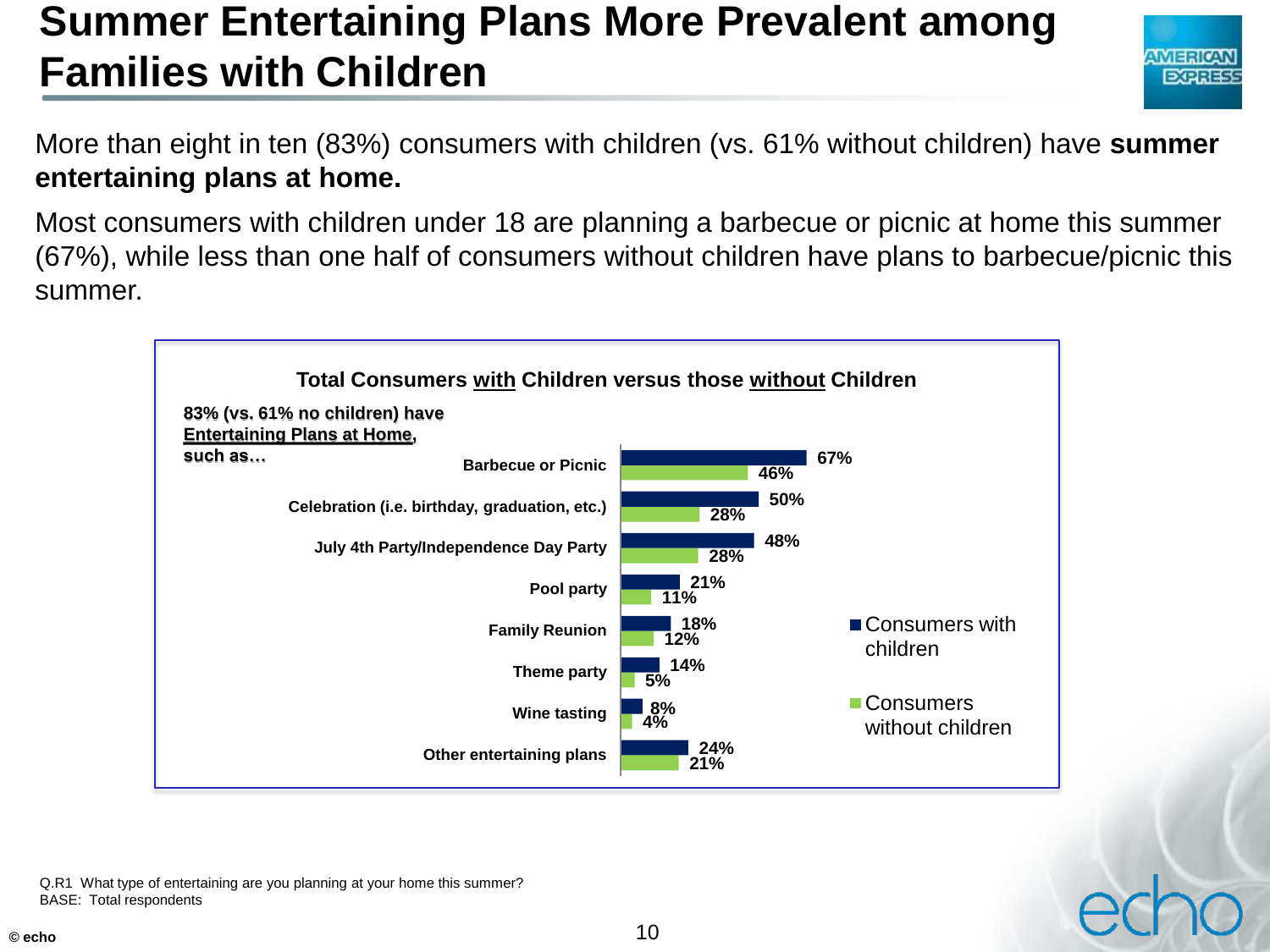#### **Food and Drinks again Top Summer Entertaining Expenses, with Decorations on the Rise**



**Overall, consumers expect to spend an average of \$378** (down from \$422 expected last summer) on a single event/party with friends/family hosted at their home this summer.

Food and drinks/cocktails rank highest with an average spend expected of \$153 and \$94, respectively, on these items.



**The above charts illustrate, per single home entertaining event, the percent and average spend per expense planned for this summer.**

R2. On average, for a single event/party, how much do you plan on

spending on the following entertaining expenses this summer with friends/ family?

BASE: Total planning to entertain at their home this summer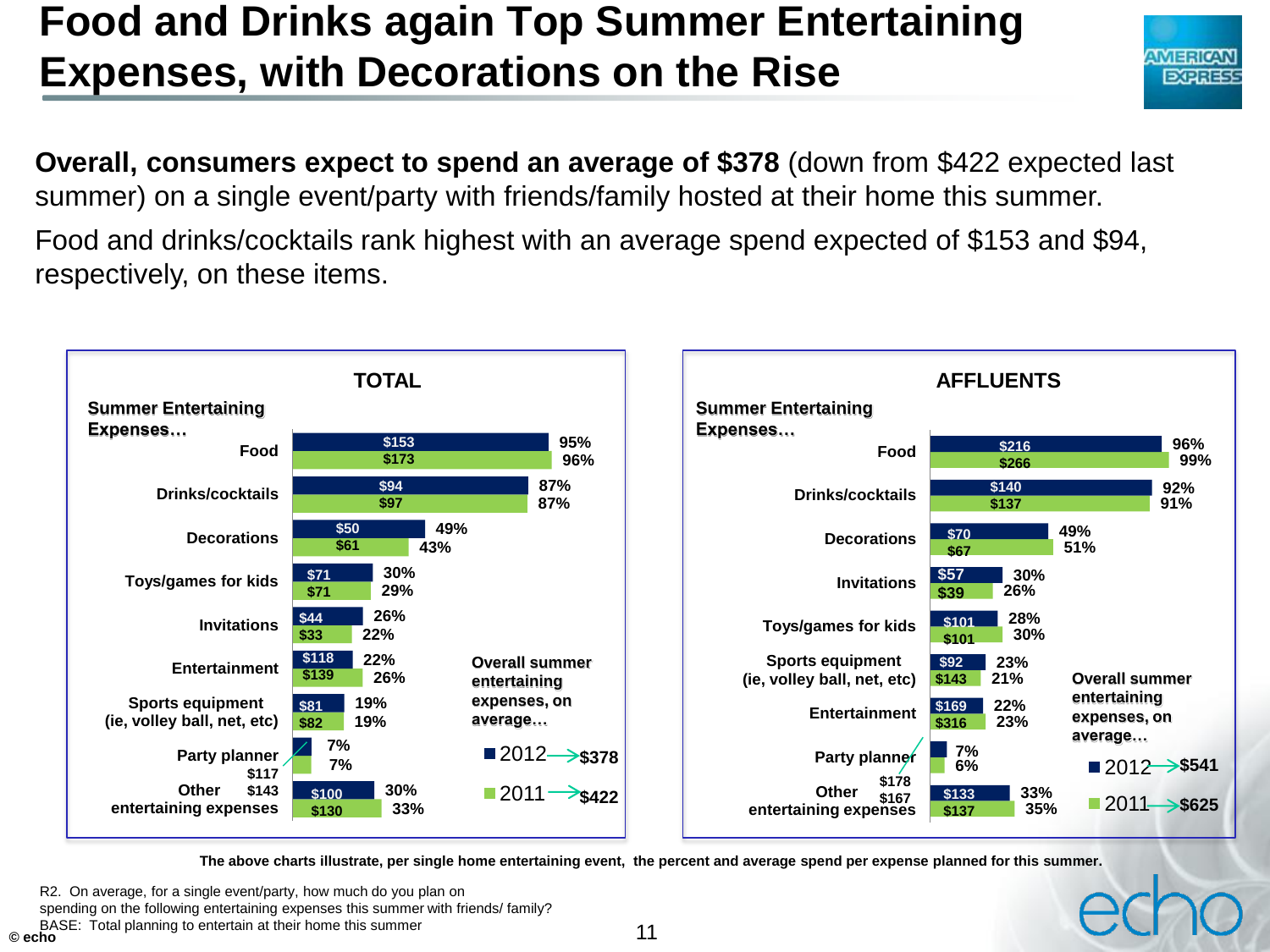#### **Consumers with Children Expect to Spend More Per Event/Party than Consumers without Children**



**Spending on summer entertaining plans** are higher, on average, among consumers with children than consumers without children (\$460 vs. \$332).

On average, consumers with children expect to spend \$167 per home event/party on food this summer, in contrast to \$145 among those without children.



**The above charts illustrate, per single home entertaining event, the percent and average spend per expense planned for this summer.**

Q.R1 What type of entertaining are you planning at your home this summer? BASE: Total planning to entertain at their home this summer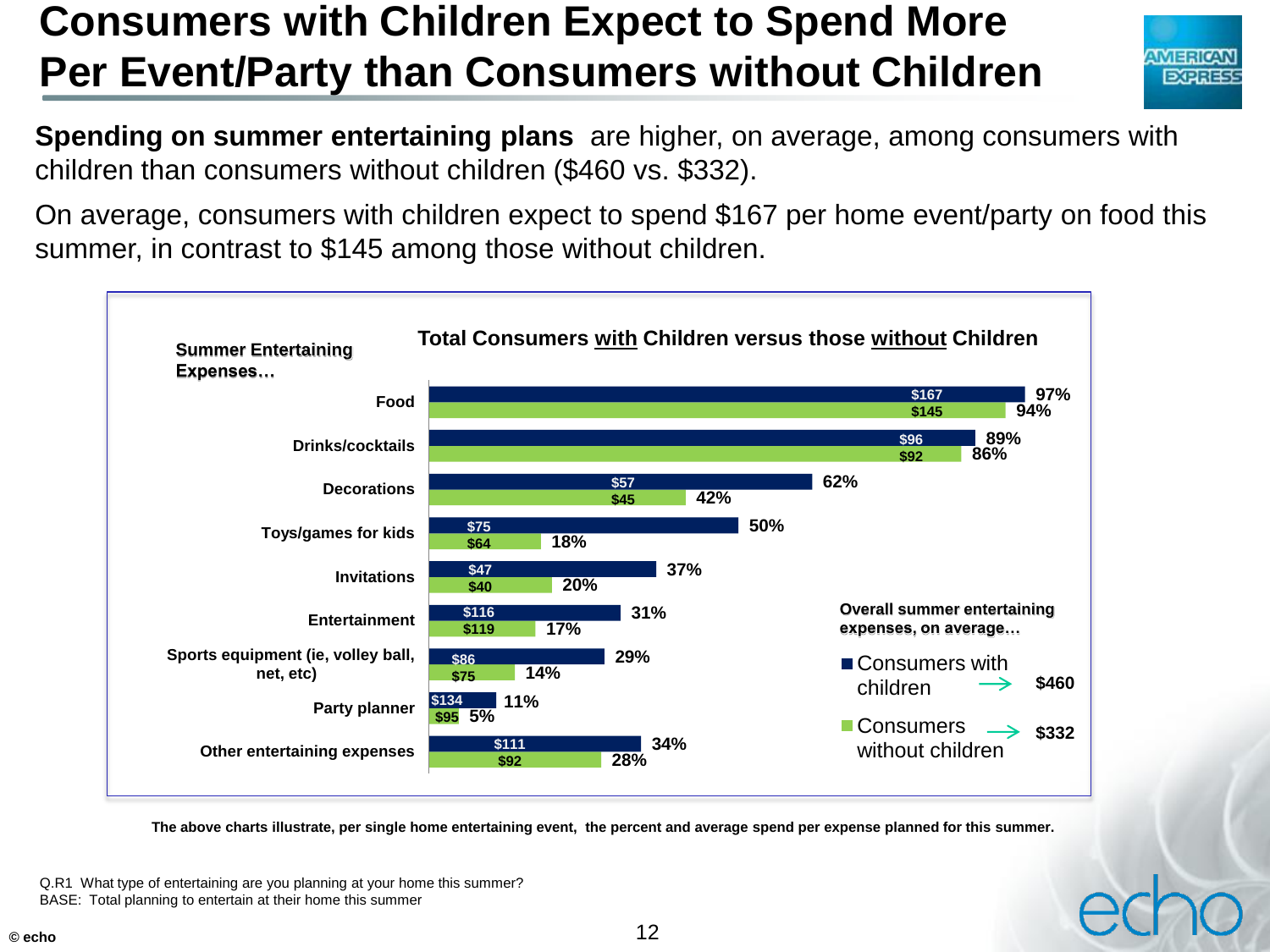# **Upcoming Summer Party – Most will ask their Guests to Bring Something to Keep Costs Down**



For their **upcoming summer entertaining plans** –most consumers will ask their guests to contribute something to the party (71%) in order to keep costs down, and the top request is a side dish (54%). A typical event/party will include an average of 17 guests.

Two thirds (66%) of Affluents with summer entertaining plans will ask their guests to contribute to their party and invite an average of 20 guests to a typical party.



Q.R5 Thinking about your upcoming summer entertaining plans - which of the following will you ask your guests to bring to keep costs down?

Q.R3 How many guests do you typically entertain for a single summer event/party at your home? BASE: Total planning to entertain at their home this summer

13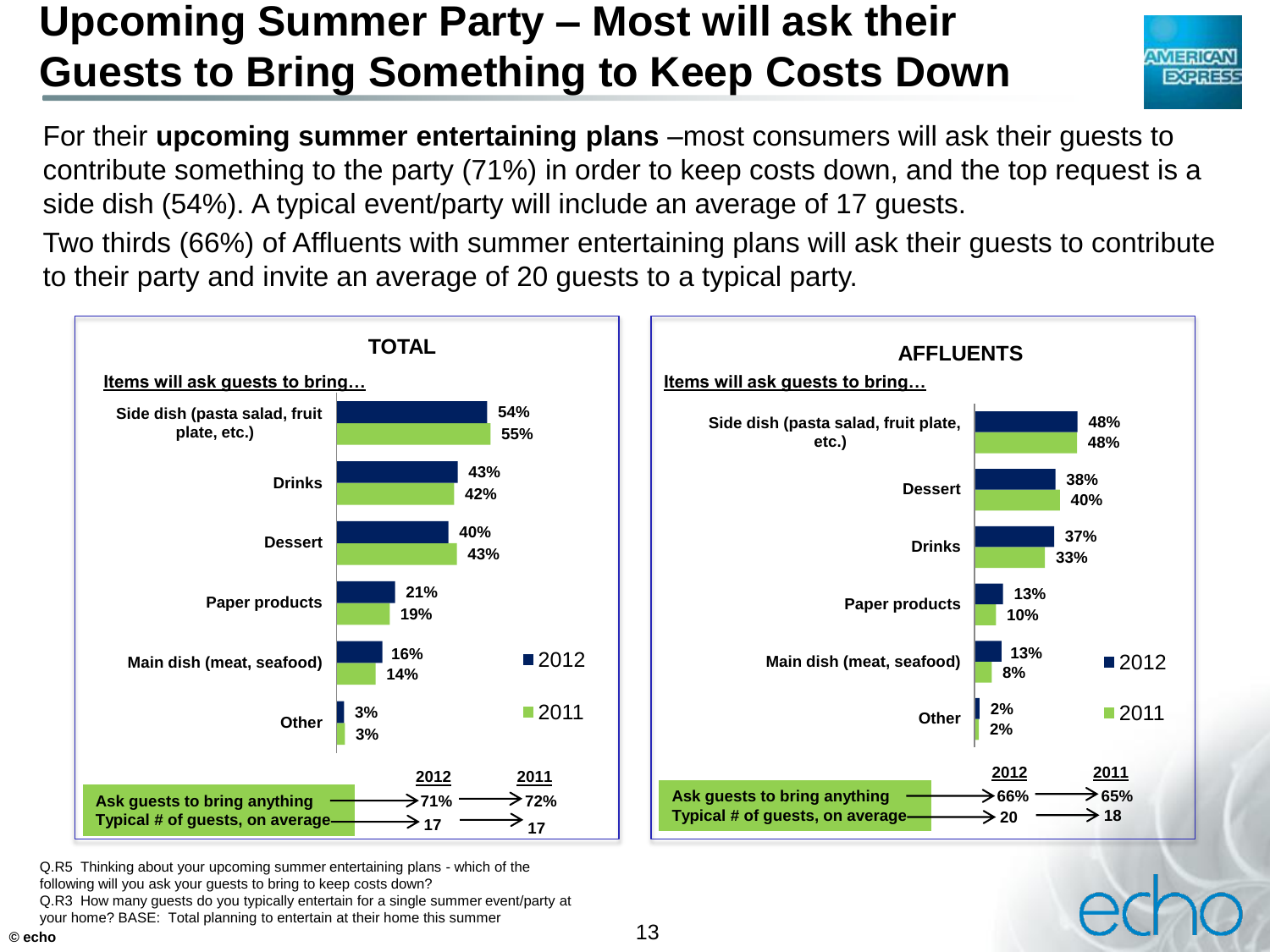### **Three in Four Consumers with Children will Ask their Guests to Contribute to their Event/Party**



For their **upcoming summer entertaining plans** –more consumers with children than without will ask their guests to contribute something to the party (75% vs. 68%) in order to keep costs down, and the top request among most consumers is a side dish (57% vs. 52%, respectively).



Q.R5 Thinking about your upcoming summer entertaining plans - which of the following will you ask your guests to bring to keep costs down?

Q.R3 How many guests do you typically entertain for a single summer event/party at your home?

BASE: Total planning to entertain at their home this summer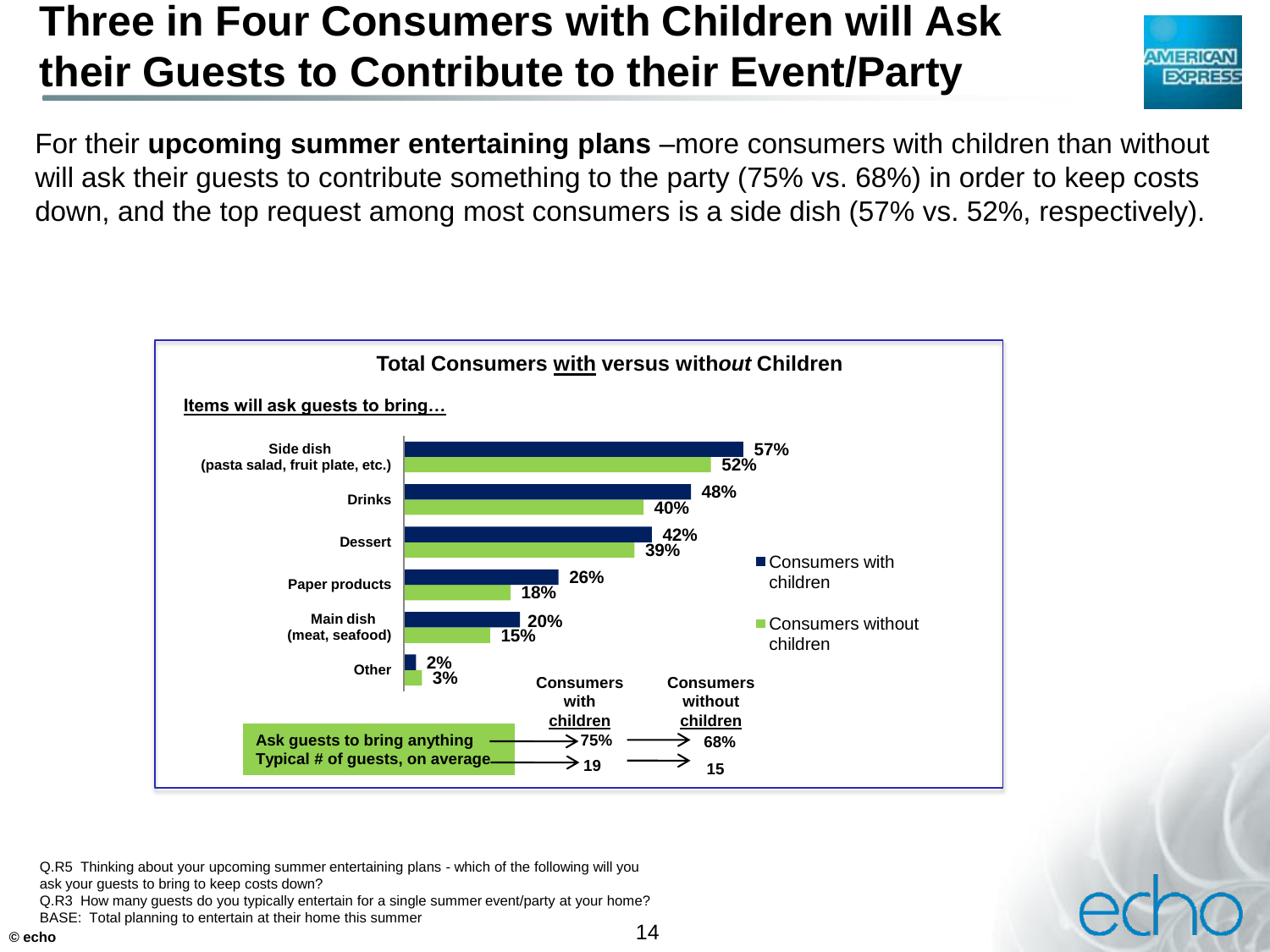#### **Fewer than Half of Summer Guests** *Always* **Bring Something to the Party**



**When considering their typical summer entertaining plans**, as a guest, less than one half of consumers always bring something to the party, even if not asked (46%)

 $\Box$  Most Affluents always brings something, even when not asked (52%).



Q.R7 Thinking about your typical summer entertaining plans where you are the guest - do you bring something to the party, even if not asked?

BASE: Total respondents

**© echo**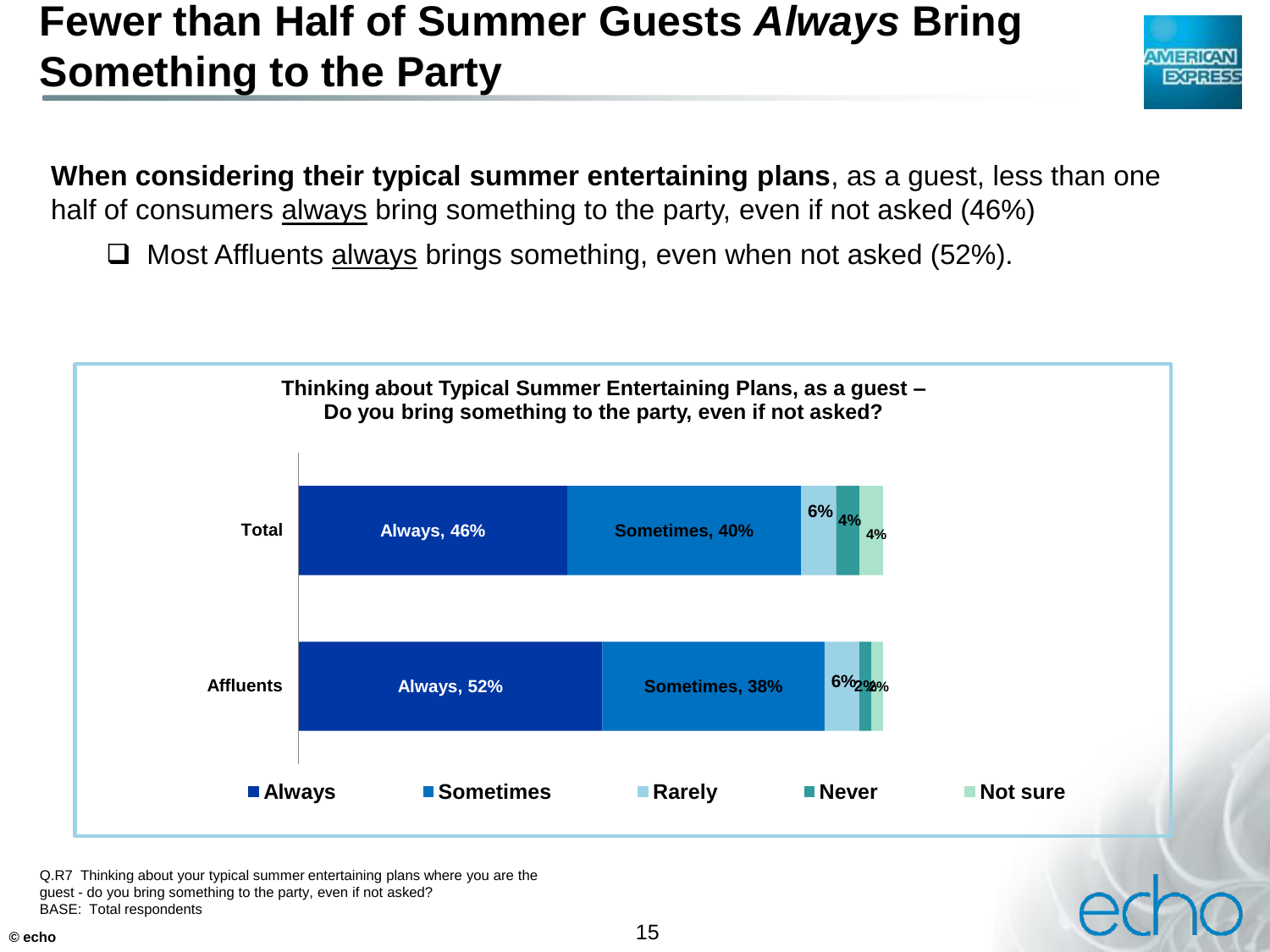# **Fewer than Half Families with and without Children**  *Always* **Bring Something to a Summer Party**



Among consumers with and without children, when a guest to a summer event, less than one half always bring something to the party if not asked (48% and 45%, respectively).



Q.R7 Thinking about your typical summer entertaining plans where you are the

guest - do you bring something to the party, even if not asked?

BASE: Total respondents

**© echo**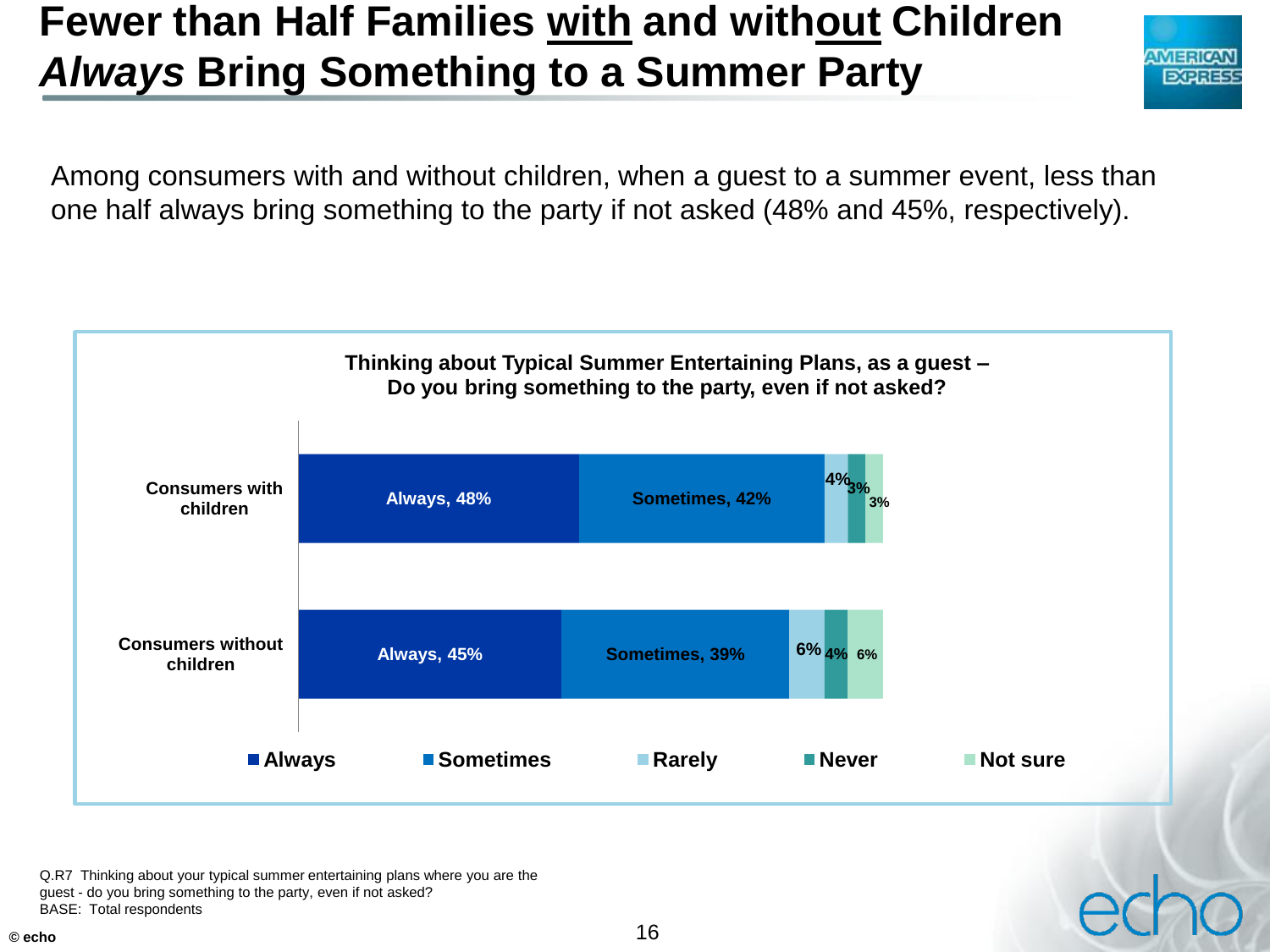# **A Special Feast & Music are Among the Top Ways to Make Summer Entertaining Memorable and Exciting**



Among the top ways consumers with summer entertaining plans will make their party more memorable and exciting is by planning a special feast or mixing it up with the music. Affluents with summer entertaining plans rank 'serving up a signature drink' among the top three ways.



(1)- i.e. seafood feast or pig roast;;

(2)- i.e. create a special mix for the party for example, tropical/island themed music for a pool party, Jimmy Buffet, etc.);

(3) -i.e. blender drinks, etc.;

(4) - i.e. such as volleyball, water balloon toss, limbo, etc.; (5) such as face painting, moon bounce, etc.

Q.R4 How do you plan to make your summer entertaining memorable and exciting for © eyho and your guests? BASE: Total planning to entertain at their home this summer